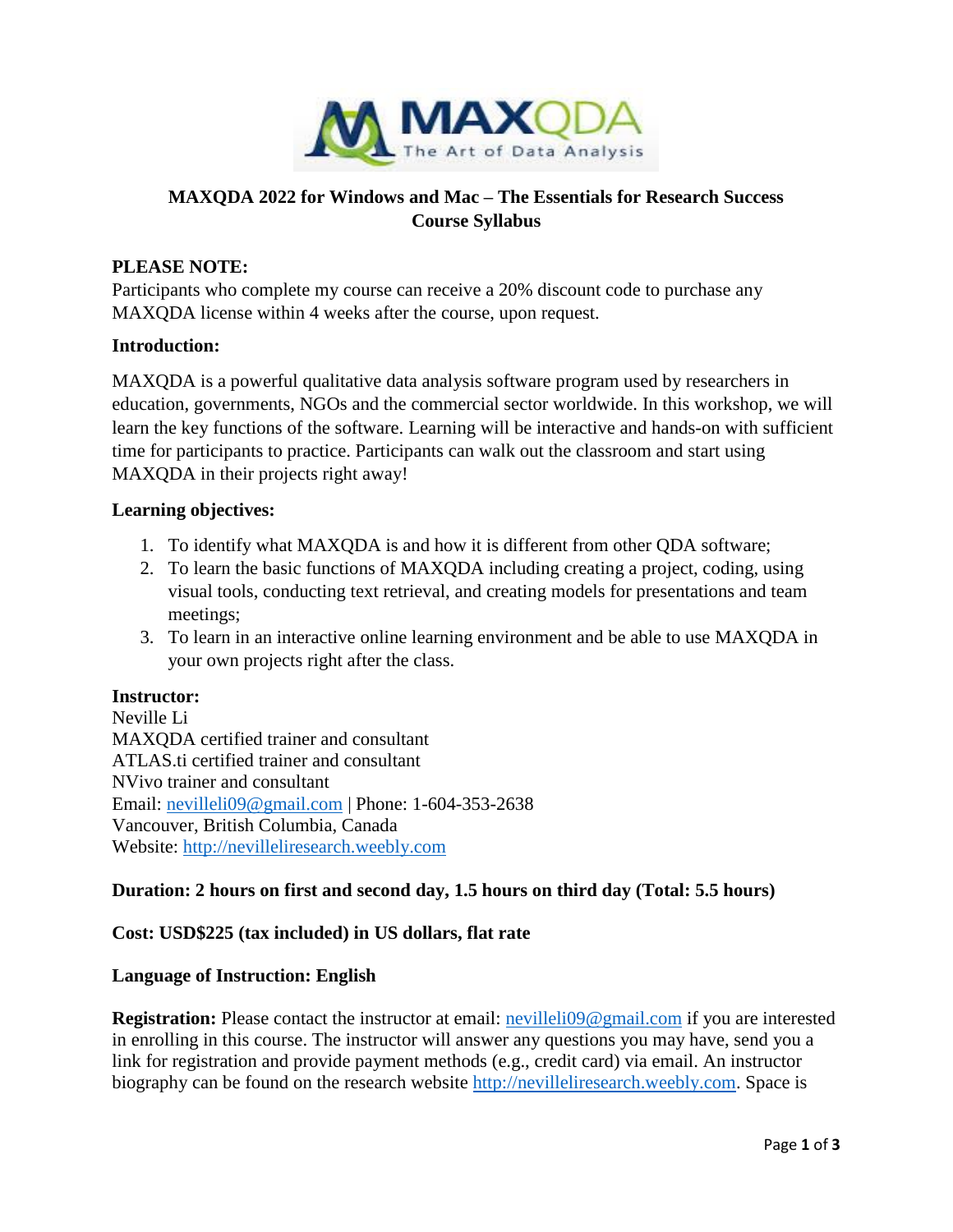limited. Participants who complete my course can receive a Certificate of Completion with the official MAXQDA logo, upon request.

**Technical requirements:** Students will need to have a device with MAXQDA version 2022 or version 2020 installed. It can be a purchased full license or a 14 day free trial downloaded from the company's website. The class is conducted online with a shared screen from the instructor's computer. This class is suitable for both MAXQDA for Windows and Mac and is designed for the beginner and intermediate levels.

# **Course Outline**

# **Day 1 – 2 hours**

### **I. Introduction to MAXQDA**

a. PowerPoint presentation -20 minutes

- i. What is MAXQDA?
- ii. Differences of MAXQDA from other similar software
- iii. License options
- b. Basics of MAXQDA –20 minutes
	- i. Understand the user interface
	- ii. Toolbars and icons
	- iii. Four windows
	- iv. Save project and backup
	- v. Import sources/documents
	- vi. Create document groups

### **II. Coding** – 1 hour

- i. How to code text files (e.g., doc, rtf), PDFs, pictures, audio and video files?
- ii. Inductive vs. deductive coding
- iii. Open coding vs. in vivo coding vs. a priori coding
- iv. What are coding stripes?
- v. Organize a code hierarchy

#### **III. Other useful tools – 20 minutes**

- i. What are memos and how to use memos effectively?
- ii. Create links

### **Day 2 – 2 hours**

#### **IV. Variables** - 30 minutes

- i. What are variables (attributes) and why are they important?
- ii. Assign variables to documents (setup for data analysis and mixed methods functions)

#### **V. Modeling - Using MAXMaps to visualize your data** - 30 minutes

- i. What are MAXMaps and the pre-made models?
- ii. One-case model
- iii. One-code model